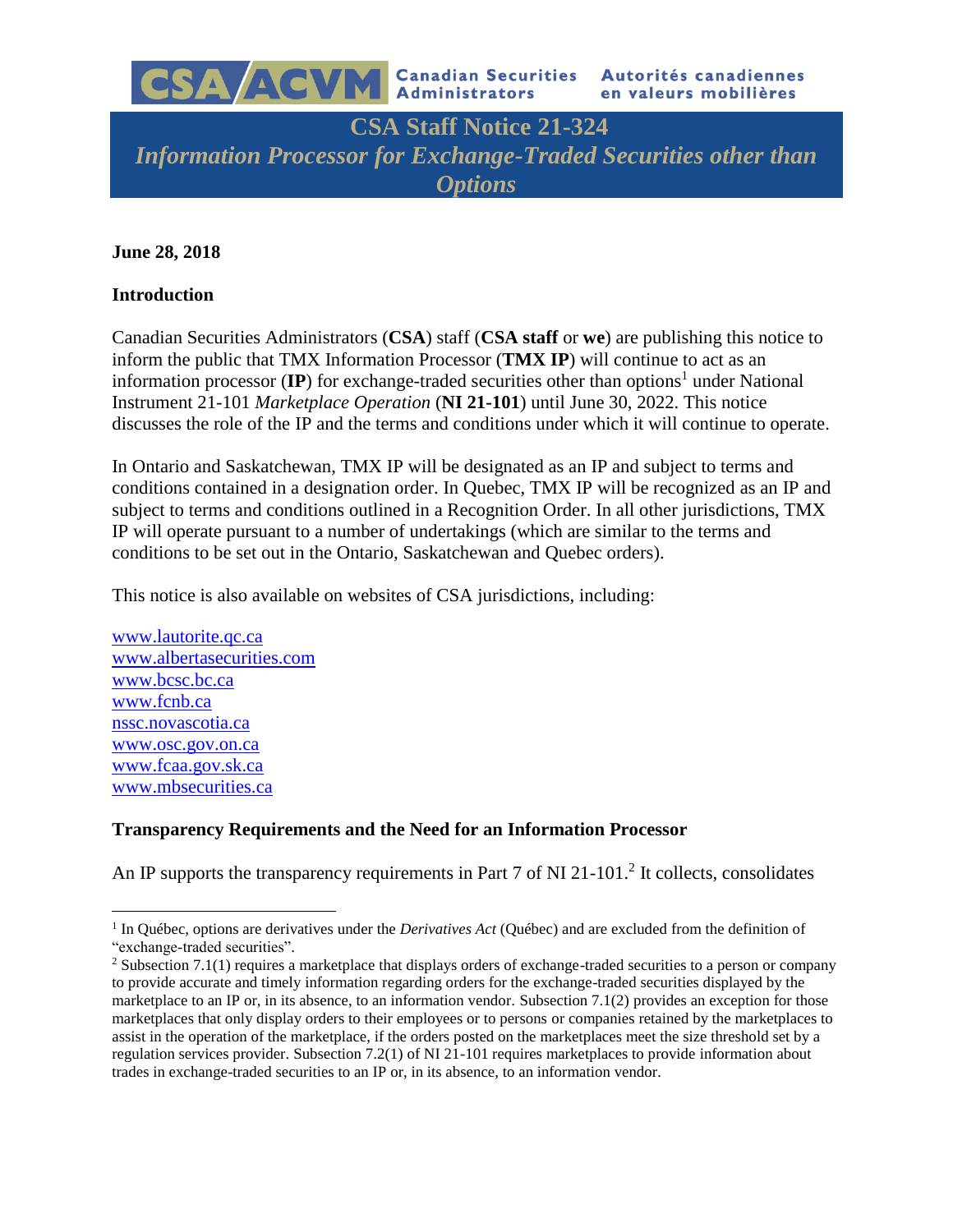and disseminates marketplace data and thus makes available at least one source of consolidated data to investors and market participants. The transparency requirements in Part 7 of NI 21-101 and in particular the availability of timely and accurate data are critical to the regulatory framework and support fair and efficient markets and confidence in those markets.

The provision of consolidated information by the IP facilitates compliance by marketplace participants with relevant regulatory requirements that apply in a multiple marketplace environment by ensuring the availability of consolidated data that meets regulatory standards and which users can use to demonstrate or evaluate compliance with these requirements.

Part 14 of NI 21-101 provides for the operation and regulatory requirements applicable to an IP.<sup>3</sup> They include:

- a requirement to provide prompt and accurate order and trade information and to not unreasonably restrict fair access to such information;
- a requirement to provide timely, accurate, reliable and fair collection, processing, distribution and publication of information for orders for, and trades in, securities;
- an obligation to maintain reasonable books and records; and
- certain system requirements, including an annual independent systems review.

In addition, the IP is required to establish, in a timely manner, an electronic connection to each marketplace that is required to provide information under NI 21-101, and also to enter into an agreement with each such marketplace. The agreement must set out that the marketplace will provide the IP information in accordance with Part 7 of NI 21-101 and that it will comply with any other reasonable requirements set by the IP.

In order to act as the IP, the CSA must determine that it is in the public interest for the entity to act as an IP for equity securities other than options. In addition, in Quebec, an IP needs to be recognized as an IP and subject to terms and conditions outlined in a Recognition Order. In Ontario and Saskatchewan, a Designation Order will be issued for an IP that also includes terms and conditions.

# **TMX IP**

TMX IP has been the IP for exchange-traded securities other than options since July 1, 2009.<sup>4</sup> TMX IP collects data from relevant marketplaces and is authorized to consolidate and

 $\overline{a}$ <sup>3</sup> An IP is defined as a person or company that receives and provides information under NI 21-101 and has filed Form 21-101F5 *Initial Operation Report for Information Processor* (**Form 21-101F5**).

<sup>4</sup> CSA Staff Notice 21-309 *Information Processor for Exchange-Traded Securities other than Options* (**CSA Staff Notice 21-309**) was published in 2009 to inform the public that TMX IP would act as an IP between July 1, 2009 to June 30, 2014. In Québec, the Autorité des marchés financiers issued decision n° 2009-PDG-0047 on June 4, 2009.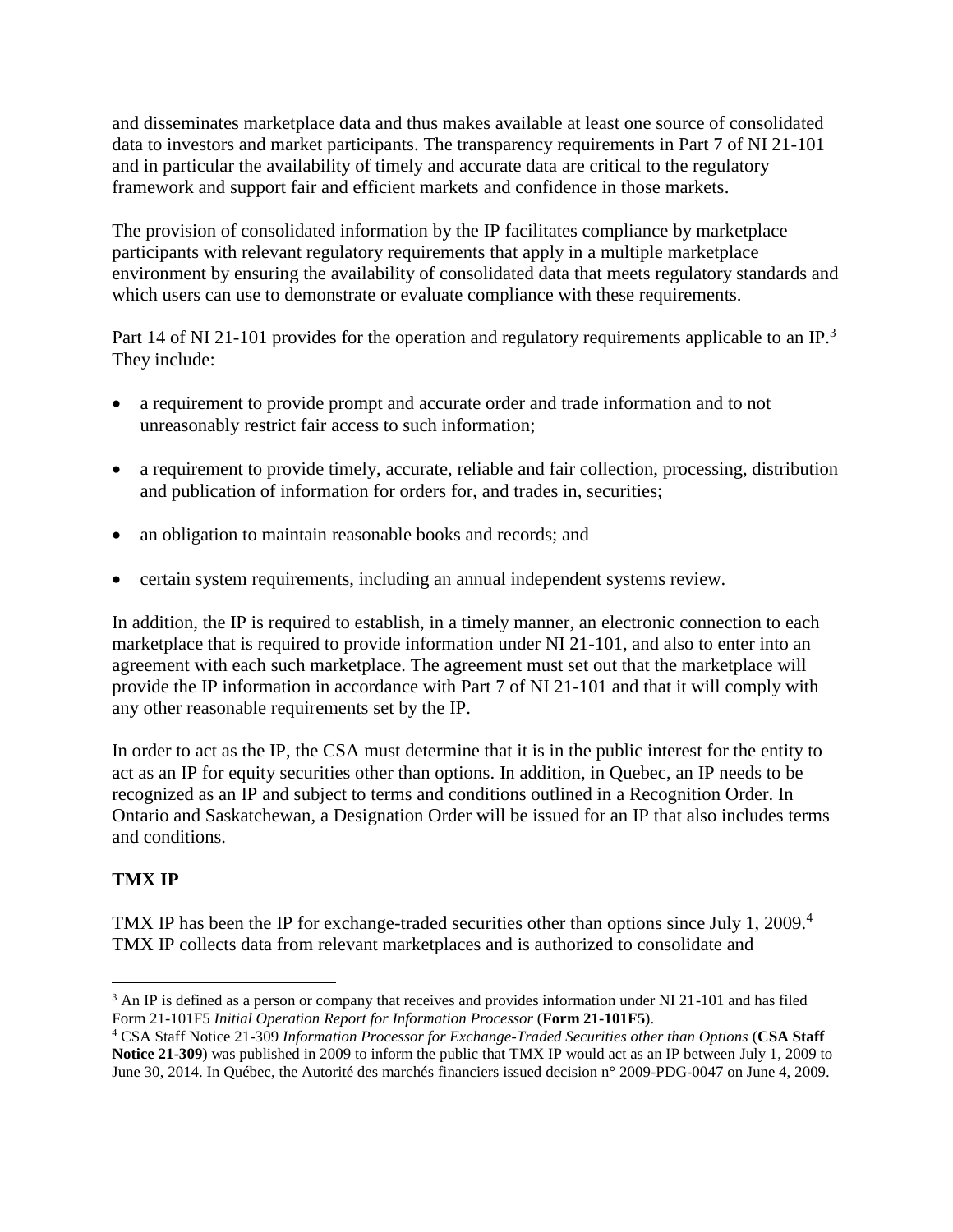disseminate this data in the form of the following products (together, the Consolidated Products):

- Consolidated Data Feed, which provides access to order and trade market data from each marketplace that contributes its data to the TMX IP (contributing marketplace);
- Consolidated Last Sale, which provides real-time trading data from all contributing marketplaces;
- Canadian Best Bid and Offer, which provides a consolidated best bid and offer for all Canadian exchange-traded securities other than options;
- Canadian Best Bid and Offer for Protected Only Marketplaces, which provides a consolidated view of the order book only for those marketplaces that have protected bids and offers under Part 6 of National Instrument 23-101 – *Trading Rules* (**NI 23-101**), Order Protection;
- Consolidated Depth of Book, which provides a single consolidated view of the order book from the contributing marketplaces; and
- Consolidated Depth of Book for Protected Only Markets, which provides a single consolidated view of the order book for those marketplaces that have protected bids and offers under Part 6 of NI 23-101.

To recover some of its operational costs, TMX IP uses a "pass-through" fee model, where the contributing marketplaces enter into contractual agreements with data vendors and subscribers directly, allowing each marketplace's fees to be passed through to the clients. A monthly fee is charged by TMX IP for each of the Consolidated Products. The fees are published on the TMX IP's website and reviewed by the CSA.

TMX IP is subject to a number of undertakings<sup>5</sup> under which it agreed to:

- establish policies and procedures to address conflicts of interest related to the operation of the information processor by the TMX Group Limited; distribute only the Consolidated Products under the IP designation and to obtain approval from CSA staff to distribute additional products using the data provided to it by marketplaces; in addition, TMX IP acknowledged that it does not have exclusive rights to consolidate and disseminate order and trade information;
- conduct an annual self-assessment of its compliance with subsections 14.4(2), (4) and (5) of NI 21-101 and with its performance with respect to the undertakings;
- provide a report of the self-assessment to the IP Governance Committee and file the report

 $\overline{a}$ <sup>5</sup> CSA Staff Notice 21-309 includes the initial TMX IP undertakings, which were subsequently updated in CSA Staff Notice 21-313 *Information Processor for Exchange-Traded Securities other than Options*.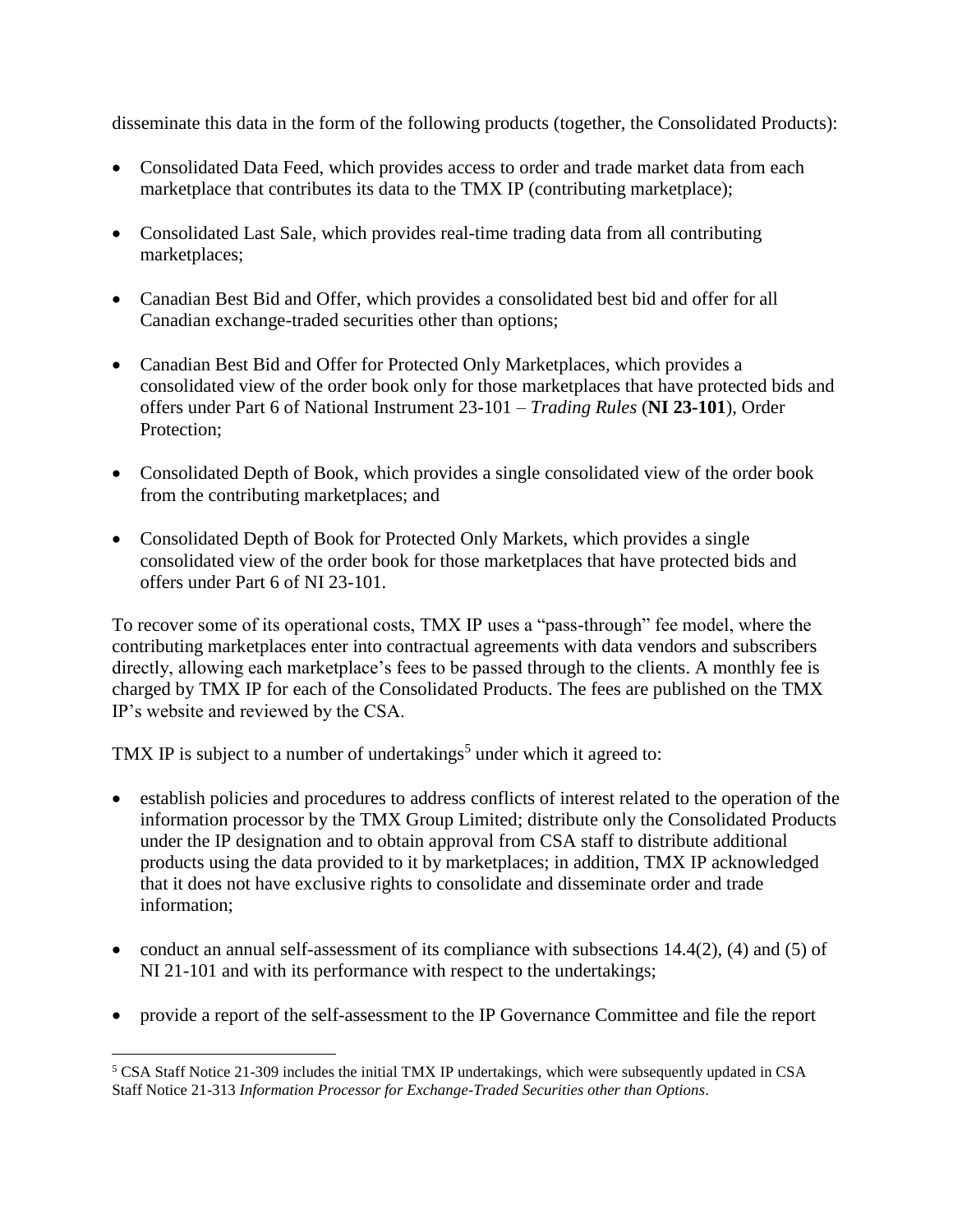and the views of the IP Governance Committee with the CSA; and

• ensure that all data contributors are given access to the IP on fair and reasonable terms.

These undertakings were included as terms and conditions in the Recognition Order issued in Quebec.

### **Local Matters**

Certain jurisdictions are publishing other information required by local securities legislation. In Nova Scotia, this information is contained in Appendix A to this notice and consists of TMX IP's Undertakings.

#### **Questions**

Please refer your questions to any of the following:

Alina Bazavan Senior Analyst, Market Regulation Ontario Securities Commission abazavan@osc.gov.on.ca

Paula Kaner Manager, Market Oversight Alberta Securities Commission Paula.kaner@asc.ca

Paula White Deputy Director, Compliance and Oversight Manitoba Securities Commission paula.white@gov.mb.ca

Lucie Prince Analyste, Direction des bourses et des OAR Autorité des marchés financiers lucie.prince@lautorite.qc.ca

Douglas MacKay Manager, Market and SRO Oversight, British Columbia Securities Commission dmackay@bcsc.bc.ca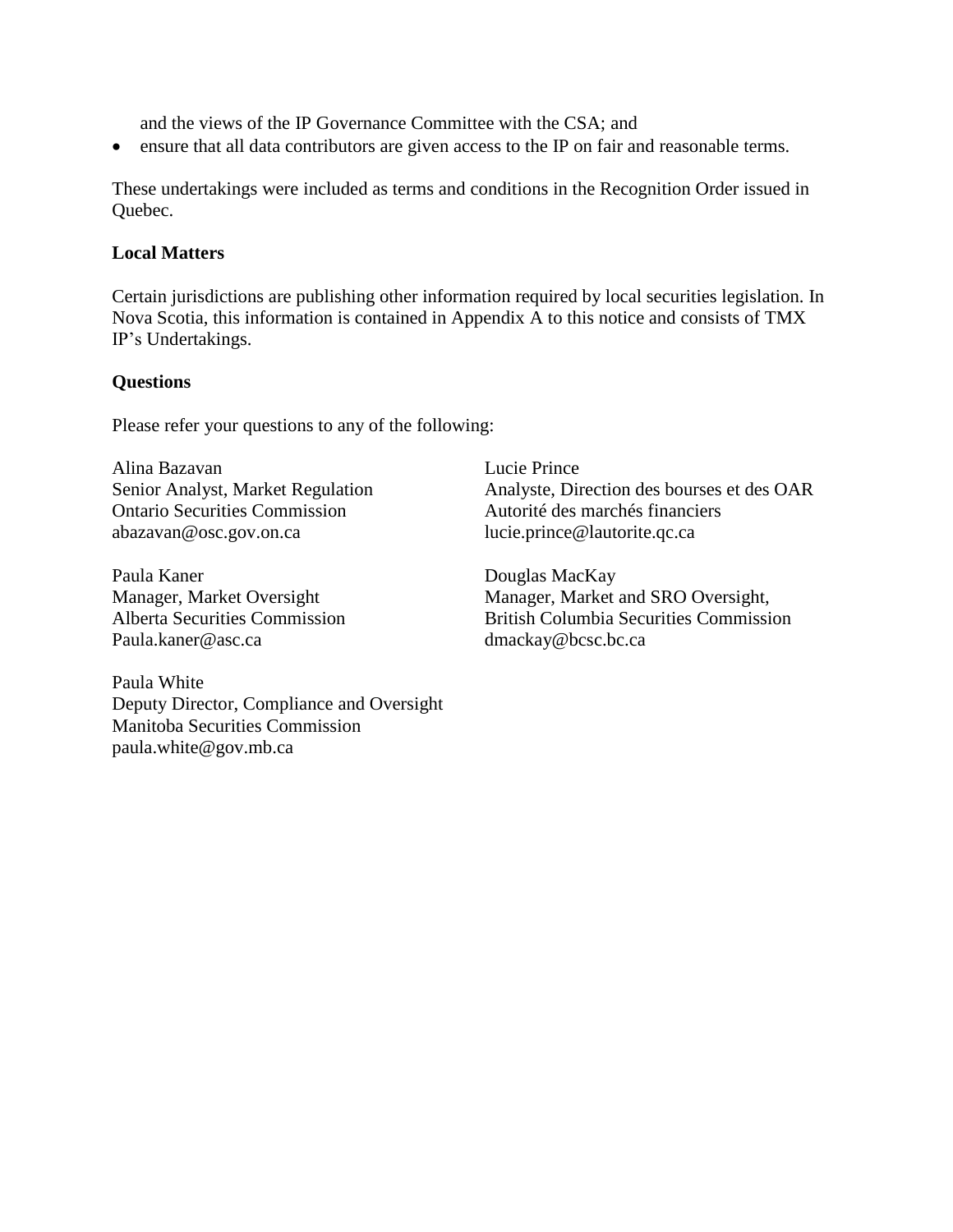#### **APPENDIX A**

### **LOCAL MATTERS**

#### **UNDERTAKINGS PROVIDED BY TMX IP**

**In connection with the extension of its role as information processor for exchange-traded securities other than options,<sup>6</sup> TSX Inc. (TSX) in its capacity as an IP (TMX IP) undertakes the following:**

#### **1. PUBLIC INTEREST RESPONSIBILITIES**

- (a) TMX IP must conduct its business and operations in a manner that is consistent with the public interest.
- (b) TMX IP must provide written reports to the CSA Staff, as required by the CSA Staff, describing how it is meeting its regulatory and public interest functions.

### **2. CHANGES TO FORM F5**

 $\overline{a}$ 

(a) As required by section 14.2 of NI 21-101, TMX IP will file with the CSA Staff amendments to the information provided in Form F5. TMX IP must not implement a significant change to the information in the Form F5 without the prior approval of the CSA Staff.<sup>7</sup>

### **3. GOVERNANCE AND CONFLICTS OF INTEREST**

- (a) TMX IP will notify the CSA Staff of the representatives of the IP Governance Committee and the IP Advisory Sub-Committee, and will provide notice of any changes to those representatives.
- (b) The Boards of Directors of TMX Group Limited and TSX will not be involved in IP Governance Committee decisions relating to the scope of service, operational priorities, bandwidth, capacity planning, performance management, including service levels, and the fee and revenue sharing model related to TMX IP.
- (c) TMX IP will maintain and monitor compliance with policies and procedures to separate TSX's marketplace business operations from TMX IP operations and manage inherent conflicts of interest and provide material changes to these policies and procedures to the CSA Staff for review.

<sup>6</sup> In Québec, options are derivatives under the *Derivatives Act* (Québec) and are excluded from the definition of "exchange-traded securities".

<sup>&</sup>lt;sup>7</sup> Examples of significant changes are provided in subsection 16.3 of the Companion Policy to NI 21-101.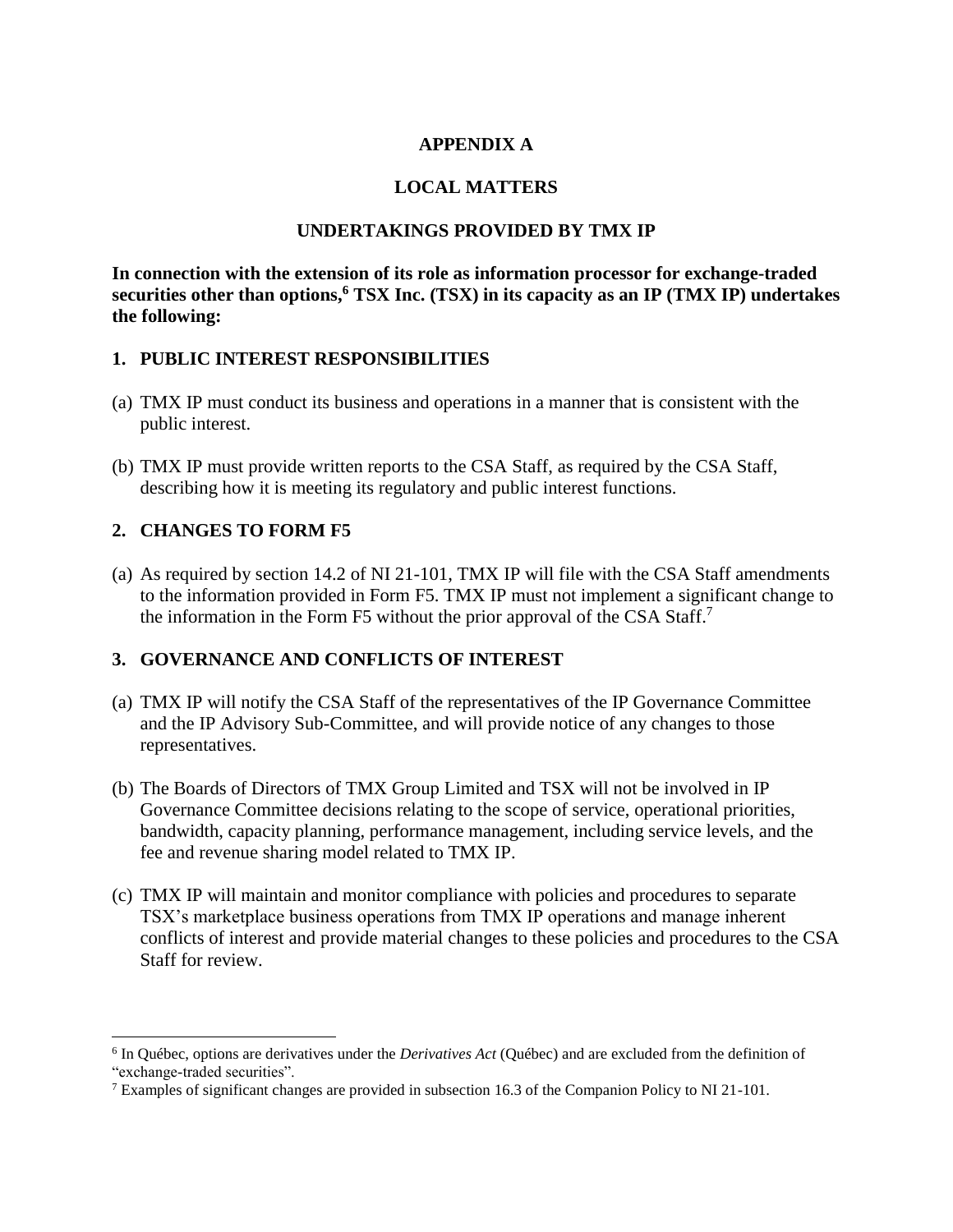(d) The technology used by TMX IP will not give the marketplaces affiliated with TMX Group Limited an advantage with respect to their data as compared to other marketplaces.

## **4. IP PRODUCTS**

- (a) Unless TMX IP obtains prior approval from CSA Staff, it may only distribute the following products (together the Consolidated Data Products):
	- a. The Consolidated Data Feed (**CDF**);
	- b. The Canadian Best Bid and Offer (**CBBO**);
	- c. The Consolidated Best Bid and Offer for Protected Only Markets (**CBBOP**);
	- d. The Consolidated Last Sale (**CLS**);
	- e. The Consolidated Depth of Book (**CDB**); and
	- f. The Consolidated Depth of Book for Protected Only Markets (**CDBP**).
- (b) Unless TMX IP obtains prior approval from CSA Staff, it must distribute all Consolidated Data Products.
- (c) TMX IP will review the Consolidated Data Products, and consider any new products or changes to the Consolidated Data Products that may be reasonably required by amendments that may be adopted by the CSA Staff during the term of these undertakings.
- (d) TMX IP may bundle each data product comprising the Consolidated Data Products for sale to Data Purchasers, but must also make each data product available as a separate permissionable feed.
- (e) If TSX or any of its affiliated entities intend to create and distribute products using the data provided to TMX IP under Part 7 of NI 21-101 through its commercial distribution channels and not through TMX IP:
	- i. The data required to be provided to TMX IP by Data Contributors, other than data from the marketplaces that are affiliates of TSX, must not be used without the permission of the Data Contributors; and
	- ii. Any additional product must be made available for purchase separately from, and not bundled with, the Consolidated Data Products or any other products approved under paragraph 4(a).
- (f) TSX, in its capacity of TMX IP, will not provide any of its affiliated entities with the data provided by the Data Contributors, other than the data from the marketplaces that are affiliates of TSX, without the permission of the Data Contributors.
- (g) TMX IP will consolidate, update and provide in real-time the Consolidated Data Products during the hours of operation of any Canadian marketplace required to provide information to an IP under NI 21-101, provided that TMX IP may perform normal course recycle, batch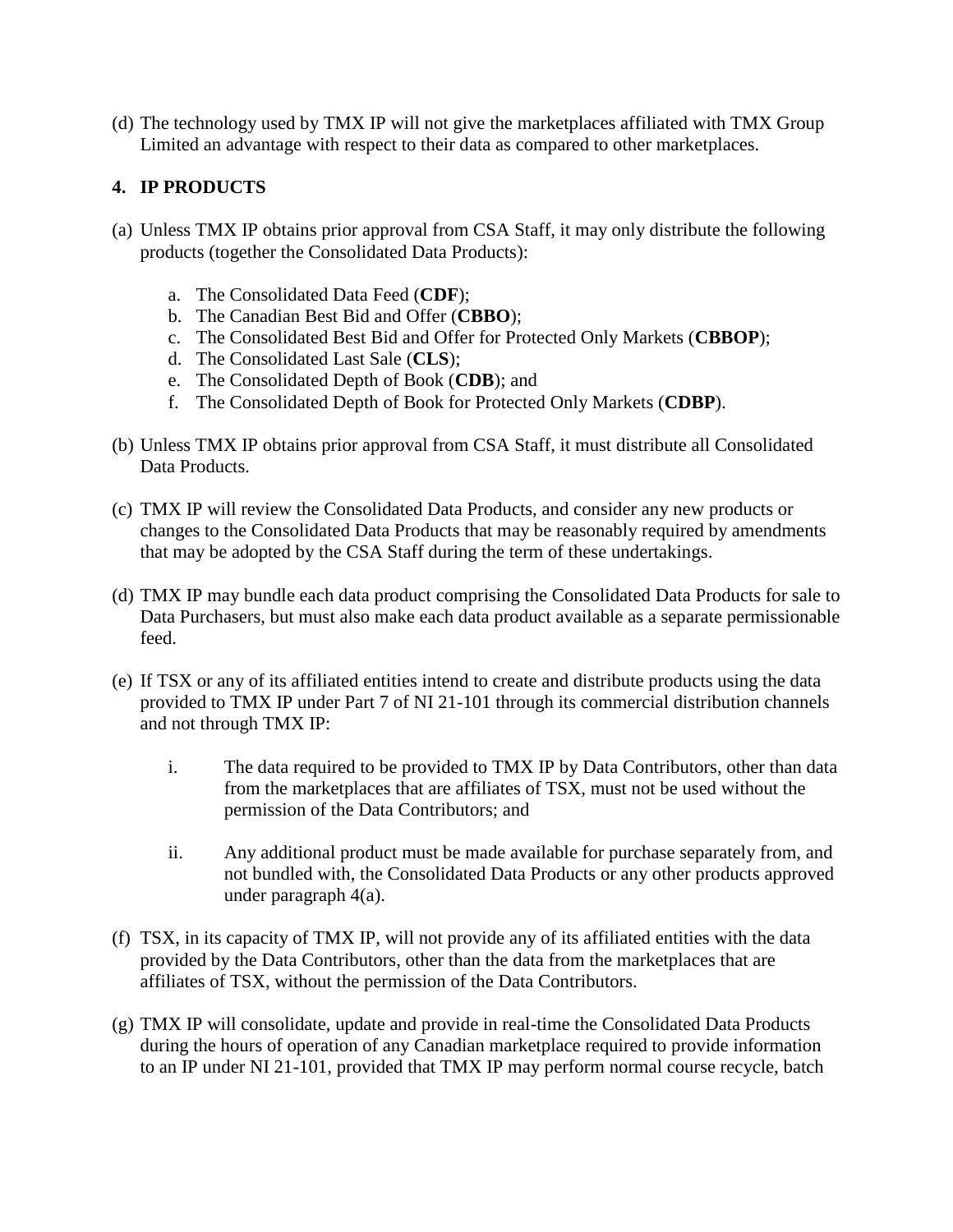and maintenance operations. TMX IP will provide customer support between the hours of 7:30 – 17:30 Toronto time and 24/7 technical support.

### **5. AGREEMENTS WITH DATA CONTRIBUTORS**

- (a) TMX IP will ensure that Data Contributors are given access to TMX IP on fair and reasonable terms.
- (b) The standard agreements and contracts to be entered into between TMX IP and Data Contributors in connection with TMX IP services will be provided to the CSA Staff for review and approval prior to their execution.
- (c) Proposed material changes to agreements or contracts between TMX IP and Data Contributors will be provided to the CSA Staff for review and approval.

## **6. FEES, FEE STRUCTURE AND REVENUE SHARING**

- (a) TMX IP will make available, on its website, the fee schedule for TMX IP Consolidated Data Products.
- (b) If any adjustments or modifications are proposed to fees, fee structure, or the fee/revenue sharing model relating to the services of TMX IP, TMX IP will ask the IP Governance Committee to seek input from the IP Advisory Sub-Committee prior to approving such adjustments or modifications.
- (c) TMX IP will report annually, in writing, to the CSA Staff whether it has fully recovered its costs (including cost of capital and cost to meet the requirements under subsections 14.4(2), (4), and (5) of NI 21-101) associated with offering TMX IP services and will review and report on whether the profit margin received from TMX IP services is in line with industry standards.
- (d) If there are excess revenues over costs plus a reasonable profit margin, and that excess is not allocated to operating and/or capacity expansion of TMX IP, TMX IP will examine its options for the use of that excess revenue and analyze and recommend an appropriate use to the IP Governance Committee. TMX IP will ask the IP Governance Committee to review the analysis and recommendations and provide its views in writing to TMX IP. The analysis, recommendations and the views of the IP Governance Committee will be provided to the CSA Staff within 30 days of the IP Governance Committee having received the analysis and recommendations.
- (e) TMX IP will conduct reviews of the "pass-through" fee model, as requested by the CSA Staff (the **Review Initiation Date**). Such review will examine the fee models used by data consolidators in other jurisdictions and the cost of data in Canada. It will consider reports or studies available at the time of the review. A report outlining the conclusions from the review and the basis for those conclusions, along with any recommendations, will be provided to the IP Governance Committee promptly upon completion. TMX IP will ask the IP Governance